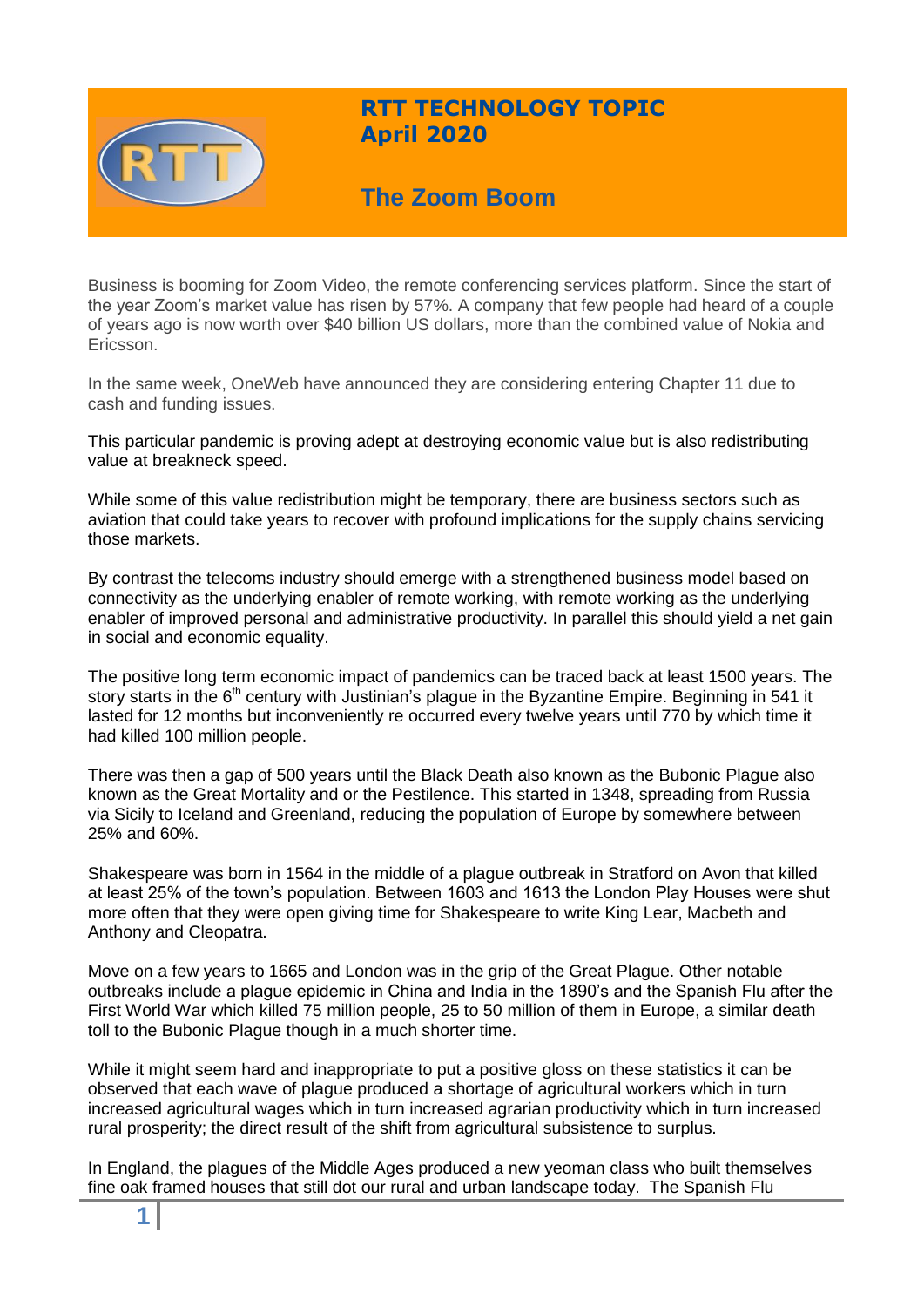similarly gave birth to the roaring twenties and a definitive move towards the emancipation of women, the election of Nancy Astor to parliament in 1919 being a significant step forward.

These previous pandemics had high mortality rates which were largely independent of age. The present pandemic by contrast is having a higher impact on older people though no one is immune.

This is certainly not something to be celebrated but does have the effect of reducing the ongoing cost of social care and pension liabilities. Increasing the number of people of working age as a percentage of the overall population on its own will also produce a significant productivity gain.

But this is only part of the picture. There are several changes taking place that will have a positive impact on productivity. Two significant changes are a shift away from cash transactions and working from home.

The shift from cash is due to the perceived and actual infection risk of handling coins or bank notes and the benefit is reduced transaction cost and potentially more efficient taxation.

Working from home produces a similarly significant personal productivity gain. The average into city commute is over an hour so that equates to two hours of extra time per working day or an extra day a week. To this can be added the longer term corporate savings that will be achieved from lower office costs and reduced travel costs.

It is connectivity that makes all of this possible. A friend who is a senior finance manager for a large insurance company was looking forward to a less stressful working environment but finds himself locked into a daily routine of on the hour every hour video conference calls. It is not relaxing but it is efficient. The boost to administrative productivity can be seen to be directly analogous to the boost to agrarian productivity achieved through the Middle Ages.

So while it is true that COVID 19 will have an immense short term impact on economic activity, there will be a long term gain both in terms of business efficiency and economic and social equality.

The equality gain is a consequence of the cost of multi trillion dollar government economic interventions which can only be recovered through additional taxation of higher net worth individuals.

Low tax economies such as the UK and the US will have to move towards the higher tax regimes of Sweden and Denmark, a shift that will be painful for some but that was significantly overdue. Economic equality is positively coupled to political stability so that should be good news as well.

There will also be value shifts in the supply chain. It is hard for example to believe that the aviation industry will ever fully recover. However there are related growth opportunities within the space sector which may help balance out lower demand for conventional aircraft.

If Boeing and Airbus have a future; it is going to be higher up. OneWeb will probably be only one of several constellation casualties but space based communication is here to stay and the likes of Mr Bezos will be pleased that there will be less competition in the mega constellation market.

All of which suggests that the telecommunications sector will emerge from the present economic turmoil with a sustained increase in demand and a strengthened value proposition, high bandwidth fibre will be a particular beneficiary.

A year before the Great Plague of London, John Milton wrote in his masque Comus, *Was I Deceived? Or did a Sable cloud turn forth her silver lining on the night?*

Or as we say today, Every Cloud has a Silver Lining.